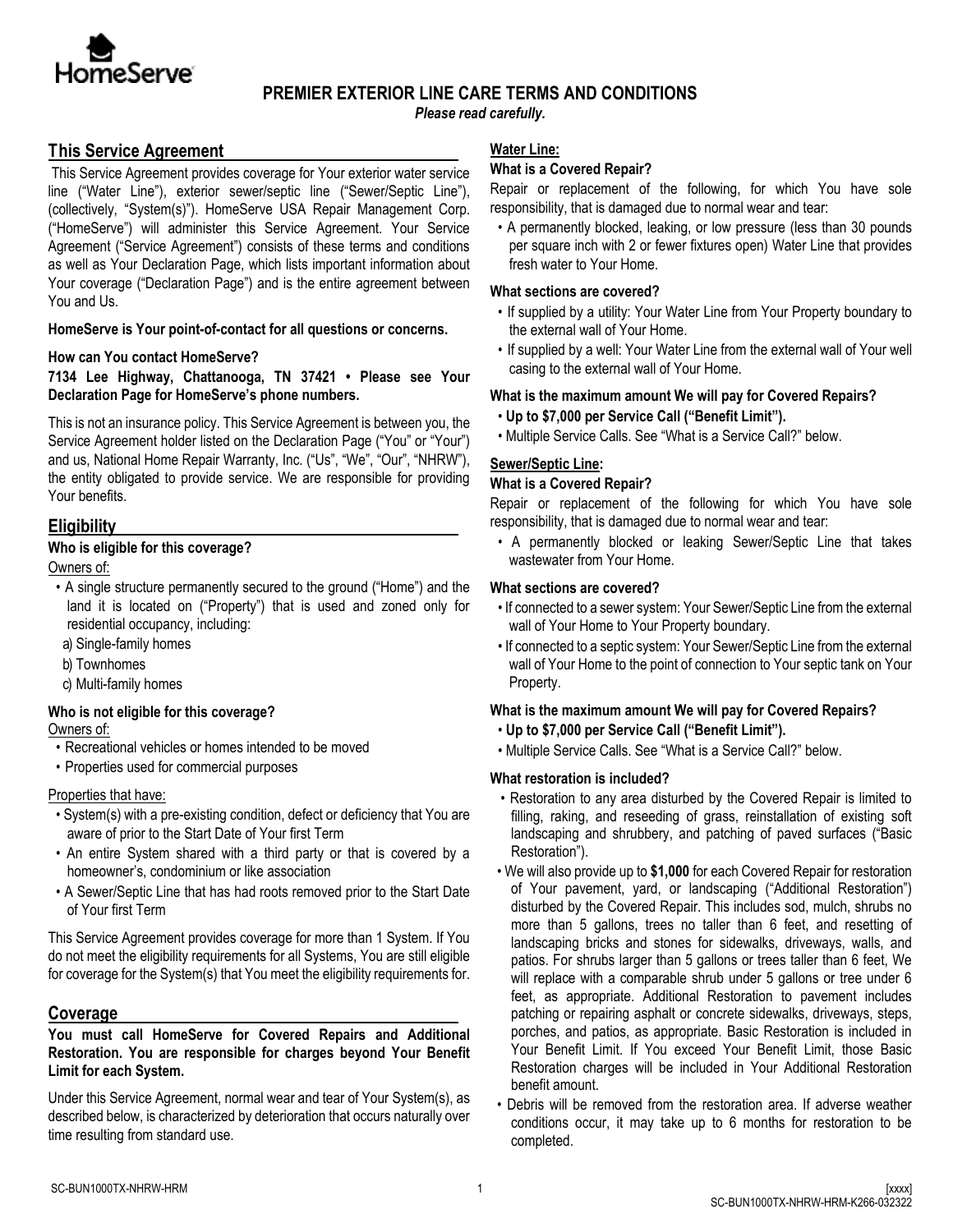# **Exclusions**

**What is not covered? General exclusions:**

- **1. Damages, losses or expenses, whether from accident, negligence or otherwise, caused by: (a) You or any person or entity other than Us or HomeServe or (b) unusual circumstances, meaning a natural disaster, act of God (such as fires, explosions, earthquakes, drought, tidal waves, extreme weather, and floods), war, riots, hostilities, strikes, work slowdowns, or acts or threats of terrorism.**
- **2. Excluded Damages (see "Limits of liability"). Your rights and remedies may vary depending on the state where Your Property is located.**
- **3. Correction of, or reimbursement for, any repairs or restorations made by You or anyone You hire.**
- **4. Any correction, upgrade, or move of Your existing System(s) in order to meet any code, law, regulation, or ordinance, if not directly related to the necessary Covered Repair.**
- **5. Any shared System(s) that provide service to multiple properties or secondary buildings.**
- **6. Any section of Your System(s) that is shared with any third party or is covered by a homeowners', condominium or like association.**
- **7. Repair or replacement of any sections or parts of Your System(s) that are not stated to be covered in "What is a Covered Repair?" or "What sections are covered?".**

### **Water Line exclusions:**

- **1. Lines that are frozen.**
- **2. Lines that branch off the primary Water Line.**

### **Sewer/Septic Line exclusions:**

- **1. Non-conforming drain lines, meaning drain lines not directly connected to the public sewer system or Your septic tank.**
- **2. Septic tanks or any other type of collection tank; leaching fields; grinder pumps.**

#### **Restoration exclusions:**

- **1. We cannot guarantee the survival of any living materials.**
- **2. Restoration to any part of Your Property not disturbed by a Covered Repair.**
- **3. Restoration to an entire paved surface in order to match color or texture.**
- **4. Restoration to (a) buildings, sheds, garages, or any other structures; sprinkler/irrigation systems, ponds, waterfalls, or other water structures; and (c) fields, meadows, pastures, or wooded areas.**
- **5. Any plant life that has died or failed to grow due to lack of care or maintenance.**
- **6. Restoration to damages, excavations, or disturbances to Your Property, that existed prior to the Covered Repair.**
- **7. Any part of Your Property that is shared with any third party or covered by a homeowners', condominium, or like association.**
- **8. Restoration that is not stated to be covered in "What restoration is included?".**

# **Service Calls**

### **What is a Service Call?**

A visit to Your Property by one of HomeServe's approved technicians where either work is performed to diagnose and complete a single Covered Repair or it is determined that the repair is not covered ("Service Call").

### **Do You have to pay anything for a Service Call?**

There is no fee to make a Service Call.

### **When can You request a Service Call?**

There is an initial period of 30 days during which You will not be able to request a Service Call ("Waiting Period"), giving You less than 12 full months of coverage in the first Term. Upon renewal (if applicable), there will be no Waiting Period.

### **How can You request a Service Call?**

Call HomeServe and a service representative will schedule a Service Call. You will not be reimbursed for work not authorized by HomeServe. Technicians must have safe and clear access to, and safe working conditions at and around the work area. In order to make a Service Call Your Service Agreement must be active and You must be current with Your payment(s) of the amount You agree to pay for this Service Agreement, as listed on Your Declaration Page ("Price"). Whether Your System(s) are to be repaired or replaced is entirely within the discretion of HomeServe.

### **What is the Covered Repair Guarantee?**

For 12 months, We will arrange at Our expense and choice for repair or replacement of Covered Repairs which are defective in materials or workmanship ("Covered Repair Guarantee"). We disclaim any and all statutory or common law warranties (whether express or implied) other than the Covered Repair Guarantee and any implied warranties that cannot be excluded under applicable law.

# **Term, cancellation and renewal**

### **When does this Service Agreement start and how long is it?**

Your Service Agreement begins on the start date listed on Your Declaration Page ("Start Date") and continues for 12 months ("Term").

### **Can You cancel?**

You may cancel at any time by either calling HomeServe or going online to https://www.homeserveusa.com/cancel.

- If You cancel within 30 days of the Start Date, You will receive a full refund less any claims paid by Us.
- If You cancel more than 30 days after the Start Date, You will receive a pro-rata refund less any claims paid by Us.
- If Your local utility or municipality provides similar coverage to You at no charge and You cancel, We will refund the payments You have made less any claims paid by Us. You may be required to provide evidence of the similar coverage.

#### **Can We cancel?**

- We may cancel, with no less than 15 days' notice to You: (a) for nonpayment of the Price; (b) if We find that You already have coverage that is the same or similar to the coverage provided by this Service Agreement; (c) if We find that You are ineligible for this coverage; or (d) for Your fraud or misrepresentation of facts that are material to this Service Agreement or benefits provided under it.
- We may cancel for any other reason on 60 days' notice to You.

If We cancel for (a), no refund will be given. If We cancel for (b) or (c), We will refund the payments You have made less any claims paid by Us. In all other cases You will get a pro-rata refund less any claims paid by Us.

You will be notified in writing prior to cancellation. The notice will tell You when Your Service Agreement will be cancelled and why it has been cancelled. The notice period begins when We send the notice to You.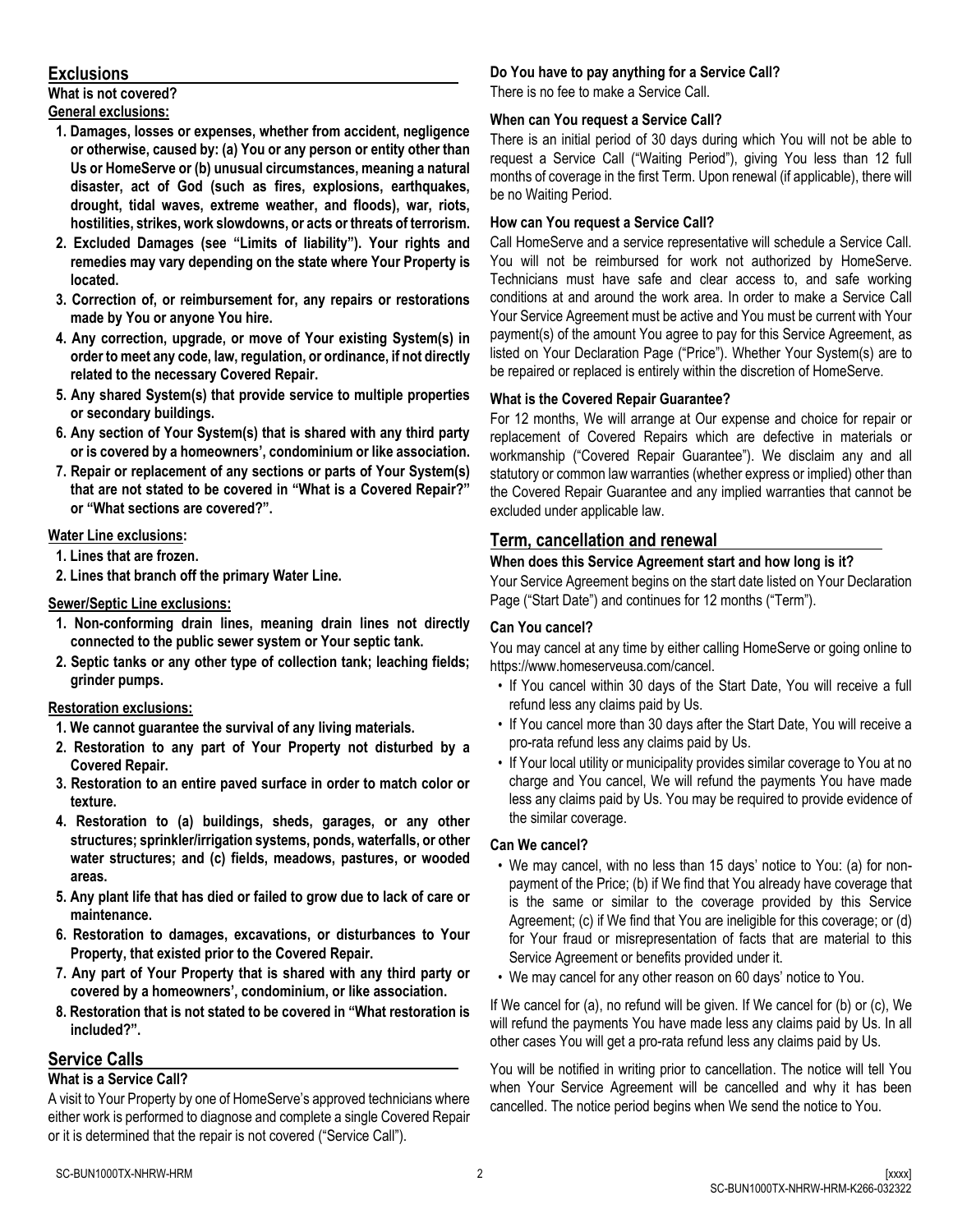#### **Will this Service Agreement automatically renew?**

**Unless You tell Us otherwise, Your Service Agreement will automatically renew at the end of every Term for another 12 months at the then-current renewal price.** We may change the price at renewal. We reserve the right to not offer this Service Agreement upon renewal.

#### **Other terms**

#### **How can You contact NHRW?**

59 Maiden Lane, 43rd Floor, New York, NY 10038 • 1-877-382-7818

#### **Receiving documents electronically**

If You consent to electronic delivery, You can receive Your Service Agreement and all related documents to the email address listed on Your Declaration Page ("Email Address"). To update Your Email Address, or discontinue electronic delivery of Your documents You can call HomeServe or update Your preferences in Your website profile at www.homeserveusa.com.

#### **Privacy policy**

HomeServe is serious about the private nature of Your personal data. Please read their Privacy Policy, a link to which can be found at the bottom of every page at www.homeserveusa.com, carefully to fully understand how they collect, share, and protect personal data about You. You can also call HomeServe to request a copy.

#### **Assignment/Amendment**

We may assign this Service Agreement, in whole or in part, at any time without prior notice to You. We may change this Service Agreement (including the Price) and delegate any of Our obligations at Our sole discretion and without Your consent provided We give You 30 days' prior written notice of the changes. The changes will become effective 30 days after We send You the notice. You may not change this Service Agreement or delegate any of Your obligations.

#### **Transfer**

You may not transfer this Service Agreement.

#### **General**

Should any of these terms and conditions conflict with the laws of Your state they shall be deemed amended so as to comply with those laws. Should certain terms or conditions be held to be invalid or unenforceable, the remainder of these terms and conditions shall remain valid.

#### **Responsibility for benefits owed to You**

Our obligations under this Service Agreement are insured under a service contract reimbursement insurance policy. If We fail to pay or to deliver service on a claim within 60 days after proof of loss has been filed, or in the event You cancel and We fail to issue any applicable refund within 60 days after cancellation, You are entitled to make a claim against the insurer, Wesco Insurance Company at 59 Maiden Lane, 43rd Floor, New York, NY 10038, 1-866-505-4048.

#### **Limits of liability**

**To the fullest extent permitted by applicable law, (1) You agree that We and HomeServe, and both of our respective parents, successors, affiliates, approved technicians and Our and their officers, directors, employees, affiliates, agents, contractors or similar parties acting on behalf of either Us or HomeServe shall not be liable to You or anyone else for: (a) any actual losses or direct damages that exceed the lowest applicable per repair Benefit Limit, or, if there is no maximum Benefit Limit, any actual losses or direct damages that exceed the cost of repairs provided for in the "What is a Covered Repair?" section(s) of**  **this Service Agreement, relating to any repairs performed by Us, HomeServe or on behalf of either Us or HomeServe or services provided hereunder giving rise to such loss or damage; or (b) any amount of any form of indirect, special, punitive, incidental or consequential losses or damages, damages based on anticipated or lost profits, wages, or revenue, or damages based on diminution in value or a multiple of earnings, including those caused by any fault, failure, delay or defect in providing any repairs performed by Us, HomeServe or on behalf of either Us or HomeServe or services provided under this Service Agreement, regardless of whether such damages were foreseeable and whether or not We or HomeServe or anyone acting on behalf of either Us or HomeServe have been advised of the possibility of such damages (the damages listed in clauses (a) and (b), collectively the "Excluded Damages"); and (2) these limitations and waivers shall apply to all claims and all liabilities and shall survive the cancellation or expiration of this Service Agreement. You may have other rights that vary from state to state**.

**Arbitration: YOU, NHRW AND HOMESERVE ALL AGREE TO RESOLVE DISPUTES BY BINDING ARBITRATION as follows:** 

- A. **ANY DISPUTE THAT ARISES OUT OF OR RELATES TO THIS SERVICE AGREEMENT OR FROM ANY OTHER AGREEMENT BETWEEN US, OR SERVICES OR BENEFITS YOU RECEIVE OR CLAIM TO BE OWED FROM NHRW OR HOMESERVE, WILL BE RESOLVED BY ARBITRATION ON AN INDIVIDUAL BASIS.** This arbitration agreement applies to disputes no matter when they arose, including claims that arose before You and We entered into this Service Agreement. This arbitration agreement also applies to disputes involving the officers, directors, managers, employees, agents, affiliates, insurers, technicians, successors or assigns of NHRW or HomeServe. In addition, this arbitration agreement covers any claims or causes of action against NHRW or HomeServe that You may assign or subrogate to an insurer. The American Arbitration Association ("AAA") will administer the arbitration under its Consumer Arbitration Rules. The Federal Arbitration Act applies. Unless You and We agree otherwise, any arbitration hearings will take place in the county where Your Home is located.
- B. Any party bringing a claim may choose to bring an individual action in small claims court instead of arbitration, so long as the claim is pursued on an individual rather than a class-wide basis.
- C. **THIS ARBITRATION AGREEMENT DOES NOT PERMIT CLASS ACTIONS AND CLASS ARBITRATIONS.** By entering into this Service Agreement, all parties are waiving their respective rights to a trial by jury or to participate in a class or representative action. **THE PARTIES AGREE THAT EACH MAY BRING CLAIMS AGAINST THE OTHER ONLY IN ITS INDIVIDUAL CAPACITY, AND NOT AS A PLAINTIFF OR CLASS MEMBER IN ANY PURPORTED CLASS, REPRESENTATIVE, OR PRIVATE ATTORNEY GENERAL PROCEEDING.** You may bring a claim only on Your own behalf and cannot seek relief that would affect other parties.
- D. HomeServe will pay any filing fee, administration, service or case management fee, and arbitrator fee that the AAA charges You for arbitration of the dispute.
- E. **BY AGREEING TO ARBITRATION, YOU ARE WAIVING YOUR RIGHT TO PROCEED IN COURT.**
- F. **IF FOR ANY REASON A CLAIM OR DISPUTE PROCEEDS IN COURT RATHER THAN THROUGH ARBITRATION, YOU, NHRW AND HOMESERVE UNCONDITIONALLY WAIVE ANY RIGHT TO TRIAL BY JURY.** This jury trial waiver also applies to claims asserted against